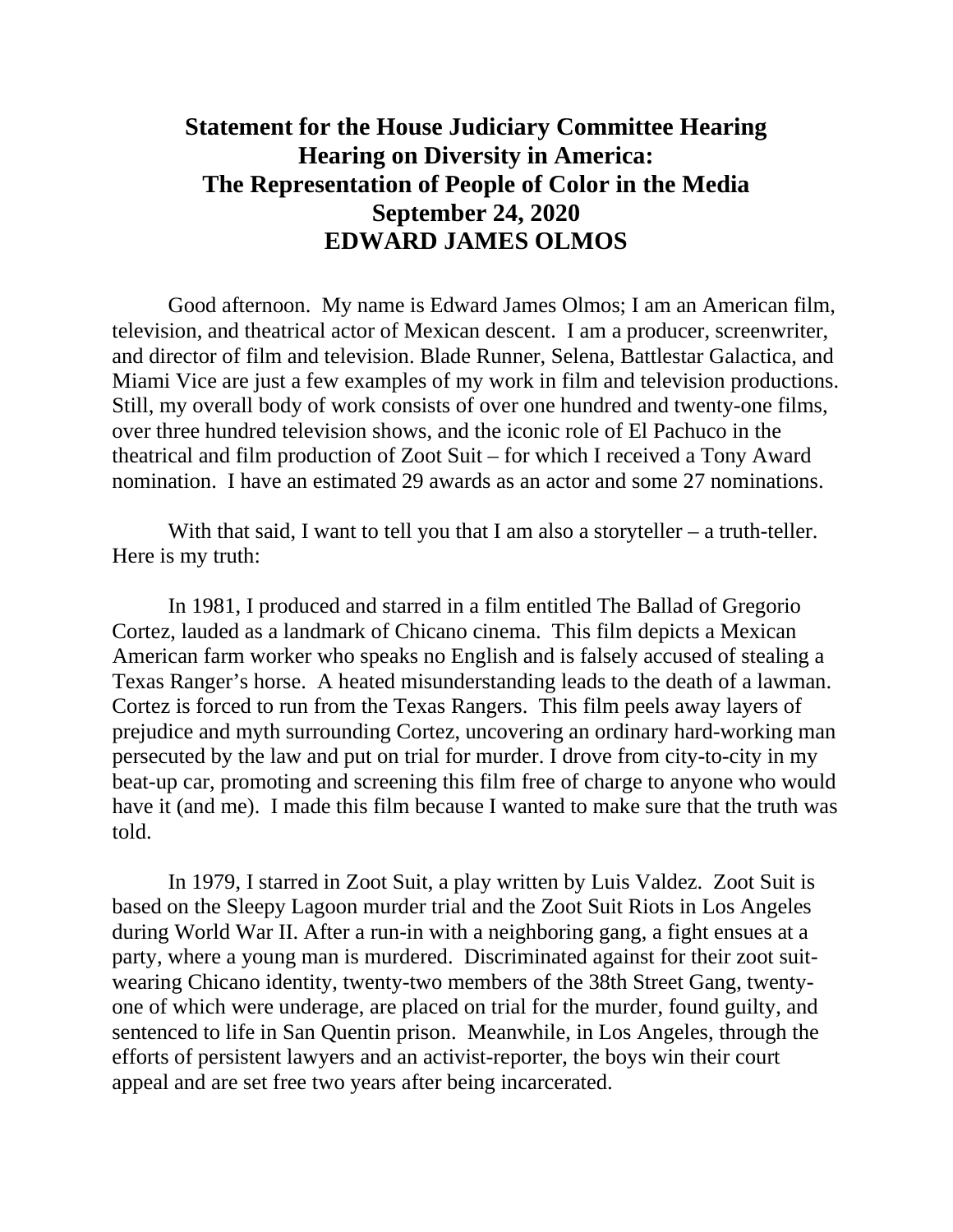I starred in this powerful play because I felt it was a role that I could not pass up. This story needed to be told, and I thought I could add texture to the overall plot, and I wanted to make sure that the truth was told.

I am the first Mexican American to ever receive an Academy Award nomination for Best Actor for my portrayal of Jaime Escalante in Stand and Deliver. Escalante was a Bolivian American educator known for teaching Chicano students calculus from 1974 – 1991 at Garfield High School in East Los Angeles, California. Stand and Deliver, depicts how Chicano students overcame immense obstacles to pass AP Calculus tests during their senior year. The film received several Independent Spirit Awards, including for Best Male Lead, which I won., No one wanted to give us a penny to tell the story of a Bolivian man helping Chicano kids take a math test. After watching my performance, I realized what Escalante gave us, it was like catching lightning in a bottle, and we did it. We made a film about a Chicano here. Si Se Puede! Si Se Pudo! Yes, We Can! I helped make this film because I wanted to make sure that the truth was told.

In 1964, while in college, I took my first acting class. The discipline I learned playing baseball, and my passion for singing naturally led me to consider acting. As a young actor, I was always auditioning, but I was always rejected. So, I kept at it and studied acting under the greats.

I speak to students throughout the country to help promote the notion of taking responsibility for one's actions and one's happiness in life. I use my own "disadvantaged background" as an example of the childhood I had growing up in East Los Angeles, infamous for its gang problems. I tell the kids, "If I can do it, so can you". And I try to point them in a positive direction.

I state to you here, The Congress of the United States of America, that the entertainment industry, also known as Hollywood, does not understand diversity. I am an outspoken person. Just because there are several successful Latino actors does not mean that Latinos are making it in Hollywood. I can tell you for a fact that those same actors are not testifying before you today because they are afraid. They are afraid of being blacklisted and punished for speaking truth to power. I am not afraid. I have the truth on my side. La pura verdad. The word. The Constitution of the United States guarantees freedom of speech - freedom of expression, but for Latinos and other people of color in the entertainment industry, the likelihood of being retaliated against or blacklisted is a reality.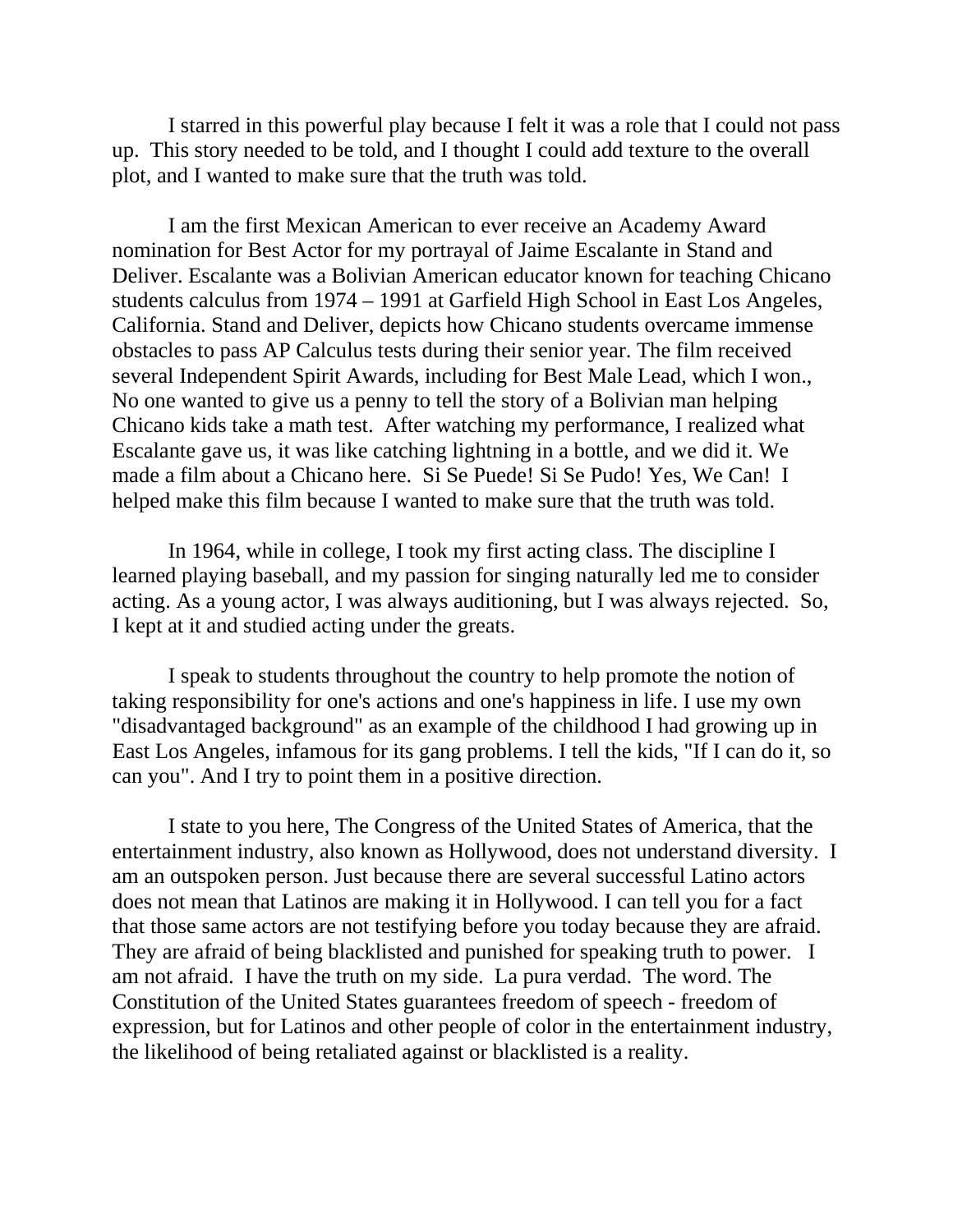I was an outspoken person when I was a poor actor trying to find work in Hollywood, and I am still outspoken as a successful actor today. I will always be outspoken.

The bottom line is that Hollywood does not want to give us any real opportunities. They throw us a bone here and maybe one over there, but there is no real concerted effort to do anything because they do not have to, and that is also the truth.

In 1964, when I started out in the entertainment business, Latinos were less than 2 percent of all the content in television and film. Today, with 22 percent of the population, we are still less than 4 percent of all content created. We are in a worse place now.

The entertainment industry feels that if they hire one Black actor, one Latino, and one Asian American actor as extras that they have done their job. With that, they feel that they have met their diversity quotas. I say, "Shame on you. Shame on you for being lazy." The industry will argue that they are doing a better job with the overall diversity numbers, but the real facts and the statistics prove otherwise. The truth is that the lack of Latinos in Hollywood is worse than it has ever been. The actual numbers are deplorable. Look them up, and you will see for yourself.

My colleagues, Alma Martinez, and Pepe Serna are veteran actors like myself whose body of work has garnered them entry into the Academy of Motion Pictures of Arts and Sciences (AMPAS). They are voting members. They will be submitting written statements, and it is my hope that you will read their powerful words that share their personal experiences as dig deeper. We are all directed by a true storyteller, Luis Valdez, who created a troupe of actors known as El Teatro Campesino / The Theater of the Farmworker, who followed the migrant workers and Cesar Chavez. El Teatro Campesino's origins began with performances on flatbed trucks to educate farm workers on the dangers related to agricultural fieldwork.

The truth is that Latinos are not given the opportunity to tell their own stories. We recently saw the mega-success of the film "Black Panther." Where is the superhero who represents the Latino community? Where is our superhero? I tell you where our superhero is. They are working in the agricultural fields of America, making sure that America has plenty of inexpensive food to eat. That is where they are!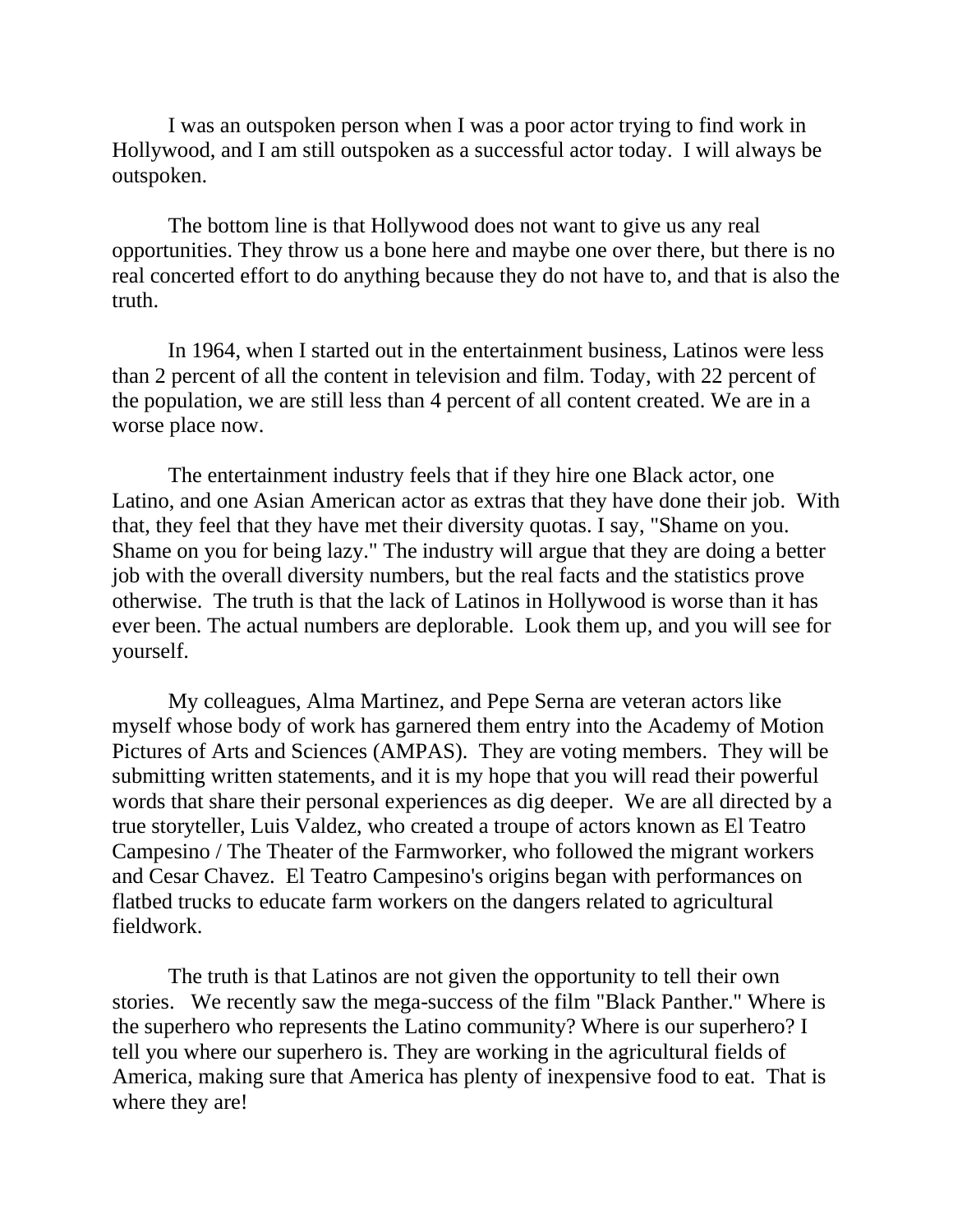The film and television studios do not want to give us the opportunity to create a superhero because they are content with their belief that Latinos must be feared and kept in their place. So, they continue writing us into the stereotypical roles of pimps, prostitutes, drug addicts, drug dealers, gang bangers, bank robbers, and serial killers.

I am here to tell you that they are lazy writers, producers, and directors. They are not writing from a place of truth. They would rather write from what they know and not what they discover. They know that writing us into these stereotypical roles is a formula for success that makes money for the studios. That is what they know.

Throughout my years in the entertainment industry, I have been trying to make a movie about the life of a Mexican American real-life superhero, Roy P. Benavidez, Recipient of the Medal of Honor. In1968, Mr. Benavidez, a staff sergeant with the Army's Special Forces, the Green Berets, heard someone yell "get us out of here" over his unit's radio while at his base in Loc Ninh, South Vietnam.

Sergeant Benavidez jumped aboard an evacuation helicopter carrying only a knife, and flew to the scene. After jumping off the helicopter, Sergeant Benavidez was hit by shrapmel from two hand-grenades and shot in the right leg, but he continued towards his fellow troops finding four dead and the others wounded.

He pulled survivors onto the helicopter, but its pilot was killed by enemy fire taking off, and the helicopter crashed and burned. Sergeant Benavidez got the troops off the burning helicopter, and over the next six hours, he organized return fire, called in airstrikes, administered morphine, and recovered classified documents. In the process, he was shot seven times, among those in the stomach and thighs, and hit by more grenade fragments. He was also bayoneted by a North Vietnamese soldier, whom he killed with his knife. At the end of the ordeal, he shot two enemy soldiers as he dragged the survivors aboard another evacuation helicopter.

Can you believe that Roy P. Benavidez, a former Green Beret sergeant who received the Medal of Honor from President Ronald Reagan for heroism while wounded in the Vietnam War, had to also fight to keep the Government from cutting off his disability benefits?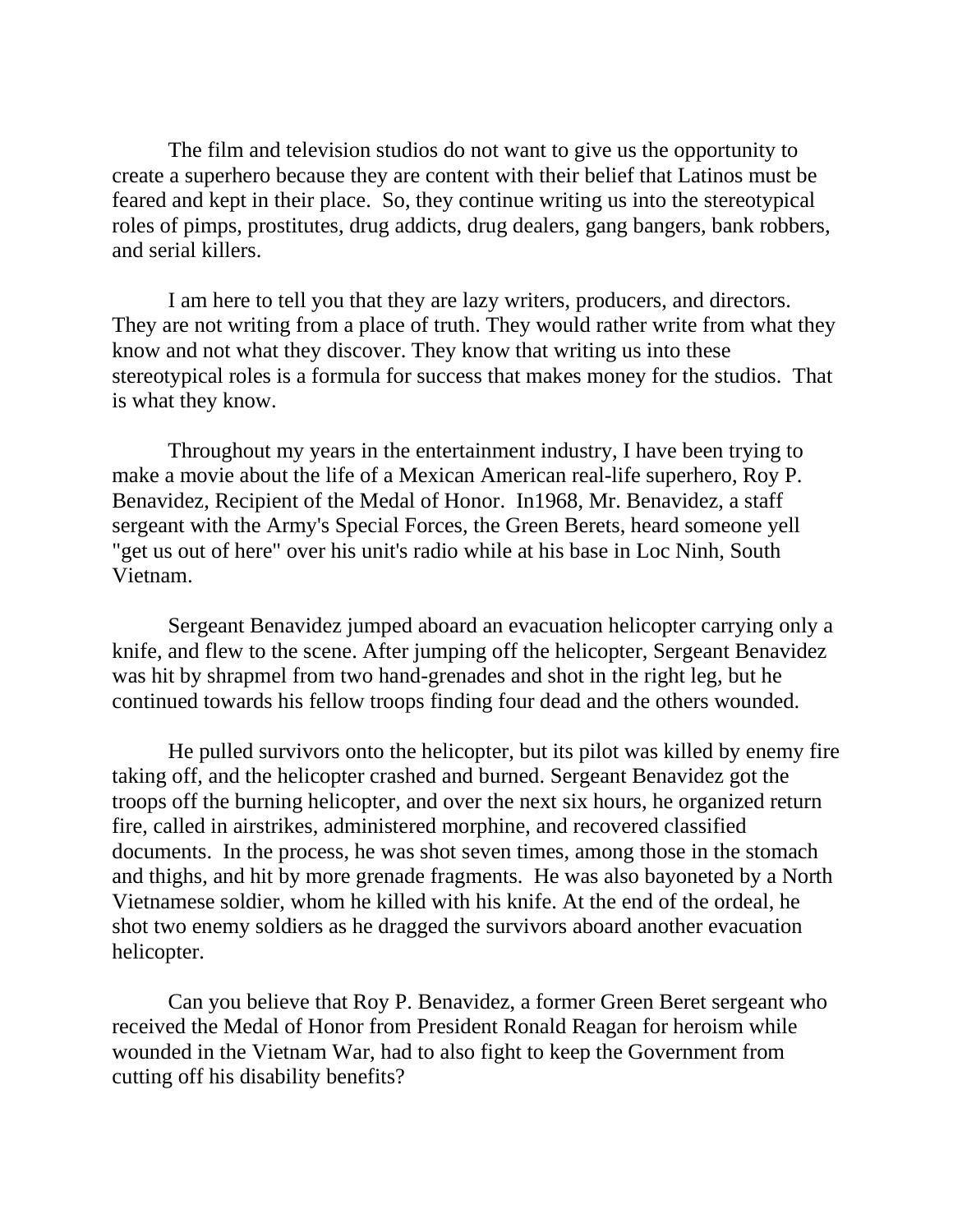You see, Hollywood does not want to make a movie about the life of a reallife superhero who happens to be Mexican American. They want to make movies like Wonder Woman, Batman, and Avengers. These blockbuster films never include a Latino.

I'm very grateful that I've been able to do the movies I've been able to do in my lifetime, but I will say it's been a really difficult time to understand or accept why more Latino-led stories have not been produced.

Still, I say to all my brothers and sisters in Hollywood to never give up pursuing your dream of making it in Hollywood. Tell your stories and have the courage to use your voice.

White Hollywood does not want to tell the real stories of Latinos. Our stories of success do not stand up to the reality of the myth and the preconceived notions that they have of us. So, it is up to us to tell our own stories. And we will.

I am here to stress the importance of quality education and arts in education. I encourage you all to champion funding that helps students become our future storytellers.

I have served as an ambassador for UNICEF, and I have received numerous citations for my work as an activist. Yes, I am an actor, but I would rather be known as an activist, and here is why: The children are our future.

I devote much of my time to causes, particularly those focusing on the needs and rights of children. I make, on average, some 150 personal appearances each year to places where I can reach kids at risk: juvenile halls, detention centers, boys/girls clubs, schools. Anywhere I can get across my message that "we all have a choice" about where life takes us.

I am particularly proud of my work in The Youth Cinema Project (YCP), which helps to teach young students resilience and to become real-world problemsolvers. YCP bridges the achievement and opportunity gaps by creating lifelong learners and the entertainment industry's multicultural future.

Our curriculum is aligned with English and VAPA Standard to help close the Achievement Gap. Every student, no matter his or her academic background, writes from experience, learns the value of their voice, and promotes their ideas, verbally and in writing. Our young filmmakers learn graduate-level concepts and